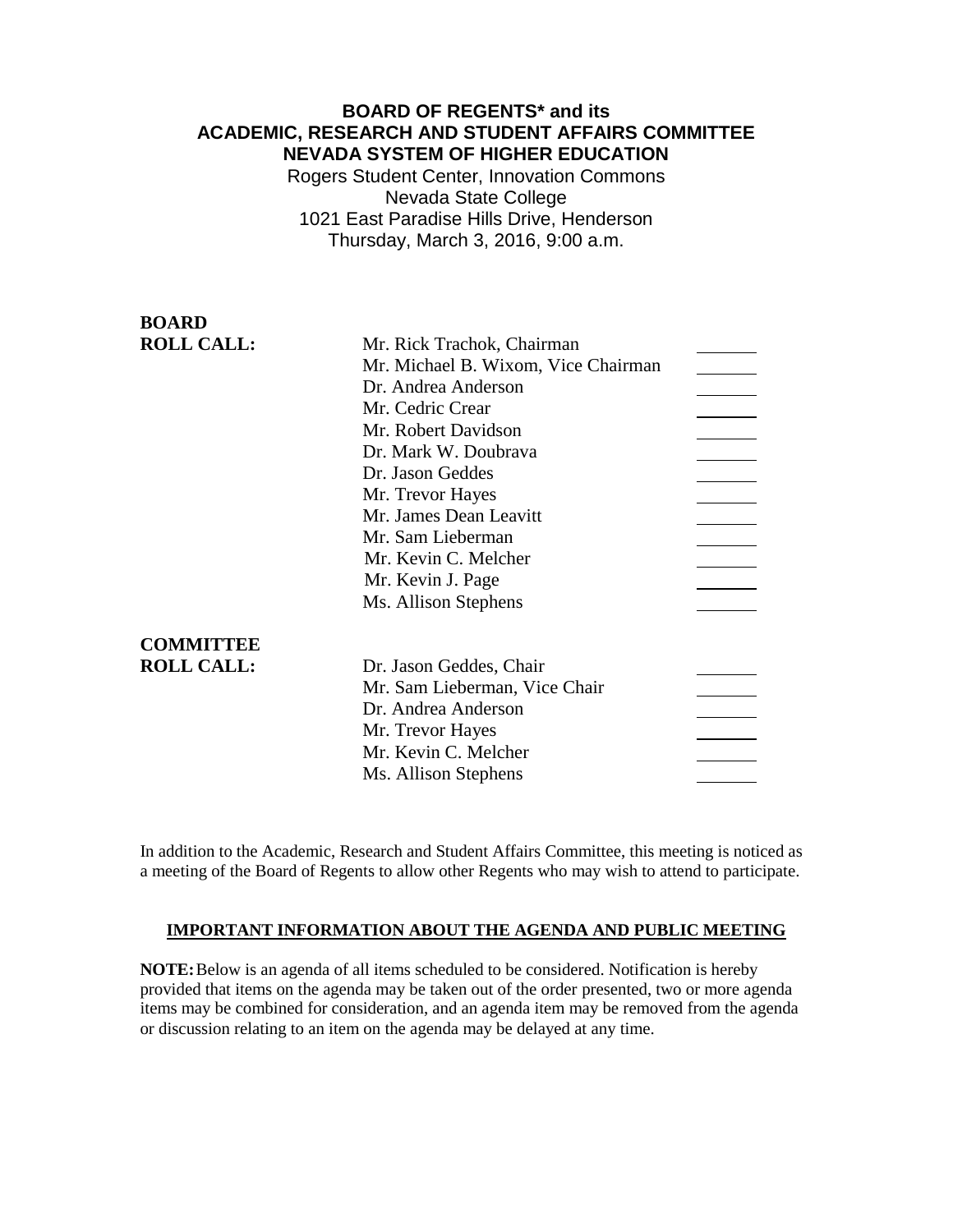In accordance with the Board of Regents' Bylaws, Title I, Article V, Section 20, items voted on may be the subject of a motion to reconsider at this meeting. A motion to reconsider an item may be made at any time before adjournment of this meeting. Similarly, if an item is tabled at any time during the meeting, it may, by proper motion and vote, be taken from the table and thereafter be the subject of consideration and action at any time before adjournment of this meeting.

\*The Board of Regents, at its regularly scheduled meetings, meets concurrently with its Committees (the Academic, Research and Student Affairs Committee; the Audit Committee; the Business, Finance and Facilities Committee; the Cultural Diversity and Title IX Compliance Committee; the Investment Committee; and the Health Sciences System Committee). The Board's Committee meetings take place in accordance with the agendas published for those Committees. Regents who are not members of the Committees may attend the Committee meetings and participate in the discussion of Committee agenda items. However, action items will only be voted on by the members of each Committee, unless a Regent is temporarily made a member of that Committee under Board of Regents' Bylaws, Title 1, Article VI, Section 6. The full Board of Regents will consider Committee action items in accordance with the Board of Regents' agenda published for the current or for a subsequent meeting.

In accordance with the Board of Regents' Bylaws, Title 1, Art. V, Section 13, a quorum may be gained by telephonic hookup.

Some agenda items are noted as having accompanying reference material. Reference material may be accessed on the electronic version of the agenda by clicking the reference link associated with a particular item. The agenda and associated reference material may also be accessed on the Internet by visiting the Board of Regents' website at:

### <http://system.nevada.edu/Nshe/index.cfm/administration/board-of-regents/meeting-agendas/>

Many public libraries have publicly accessible computer terminals. Copies of the reference material and any additional support materials that are submitted to the Board of Regents' Office and then distributed to the members of the Board of Regents after the mailing of this agenda but before the meeting, will be made available as follows: 1. Copies of any such materials are available at the Board of Regents' Office at 2601 Enterprise Road, Reno, Nevada, and the Board of Regents' Office at 4300 S. Maryland Parkway, Las Vegas, Nevada. A copy may be requested by calling Patty Rogers at (775) 784-3464; 2. Copies of any such materials will also be available at the meeting site.

Reasonable efforts will be made to assist and accommodate physically disabled persons attending the meeting. Please call the Board office at (775) 784-4958 in advance so that arrangements may be made.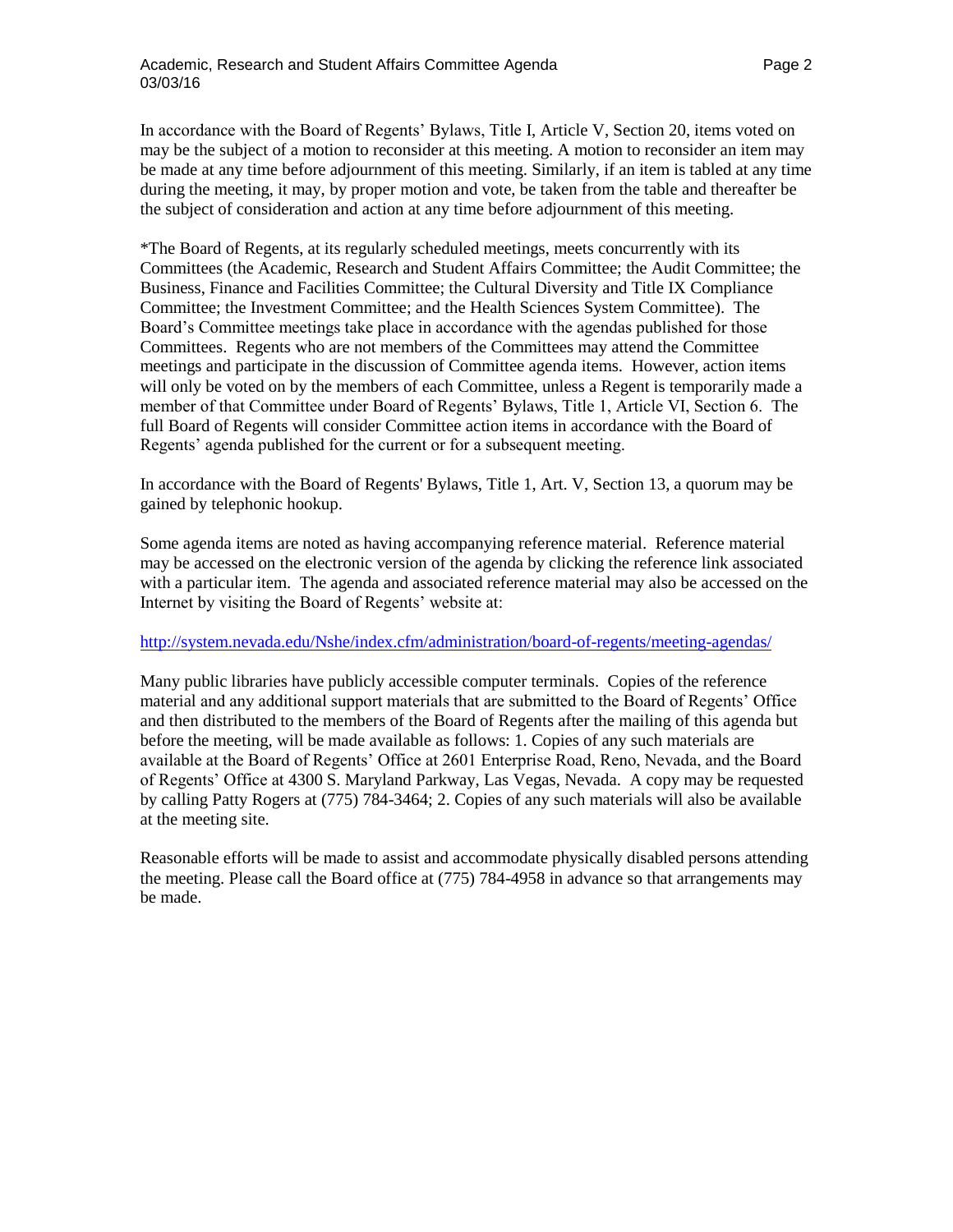# **1. PUBLIC COMMENT INFORMATION ONLY**

Public comment will be taken during this agenda item. No action may be taken on a matter raised under this item until the matter is included on an agenda as an item on which action may be taken. Comments will be limited to three minutes per person. Persons making comment will be asked to begin by stating their name for the record and to spell their last name. The Committee Chair may elect to allow additional public comment on a specific agenda item when that agenda item is being considered.

In accordance with Attorney General Opinion No. 00-047, as restated in the Attorney General's Open Meeting Law Manual, the Chair may prohibit comment if the content of that comment is a topic that is not relevant to, or within the authority of, the Board of Regents, or if the content is willfully disruptive of the meeting by being irrelevant, repetitious, slanderous, offensive, inflammatory, irrational or amounting to personal attacks or interfering with the rights of other speakers.

# **2. CONSENT ITEMS FOR POSSIBLE ACTION**

Consent items will be considered together and acted on in one motion unless an item is removed to be considered separately by the Committee.

# **2a. MINUTES FOR POSSIBLE ACTION**

Request is made for approval of the minutes from the December 3, 2015, meeting. *[\(Ref. ARSA-2a\)](http://system.nevada.edu/tasks/sites/Nshe/assets/File/BoardOfRegents/Agendas/2016/mar-mtgs/arsa-refs/ARSA-2a.pdf)*

# **2b. UNR – PROGRAM FOR POSSIBLE ACTION DEACTIVATION, MA IN SECONDARY EDUCATION**

UNR requests approval to deactivate its Master of Arts in Secondary Education which over an extended time has experienced low enrollment. There are no students currently enrolled in the program and future students in this field can enroll in the Master of Science in Secondary Education. *[\(Ref. ARSA-2b\)](http://system.nevada.edu/tasks/sites/Nshe/assets/File/BoardOfRegents/Agendas/2016/mar-mtgs/arsa-refs/ARSA-2b.pdf)*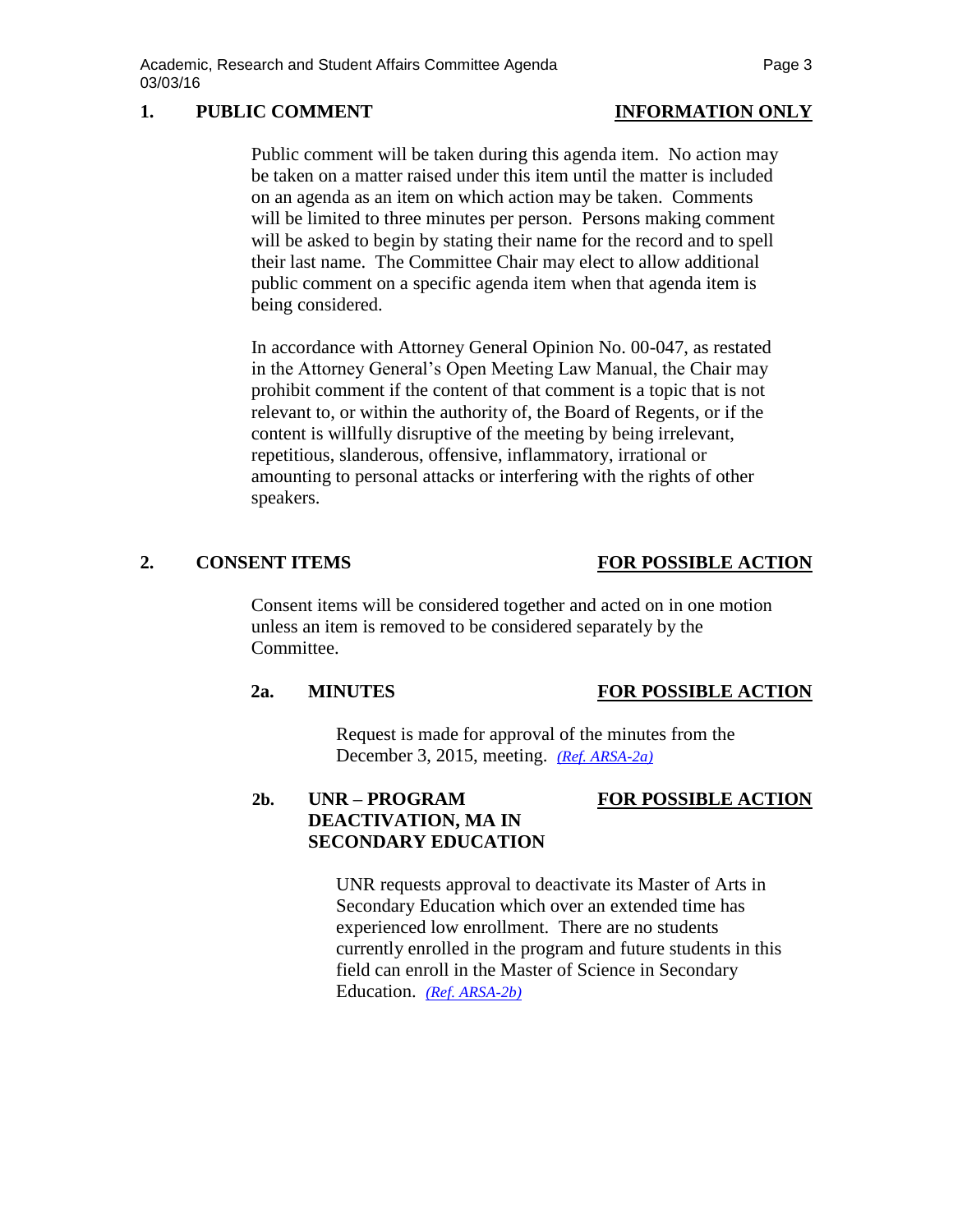### **2. CONSENT ITEMS** *– (continued)*

# **2c. UNLV – ACADEMIC FOR POSSIBLE ACTION MASTER PLAN REVISION**

UNLV requests approval of a revision to its Academic Master Plan, previously approved at the December 2014 meeting, to include among its planned programs an Executive Master of Health Care Administration (EMHA). *[\(Ref. ARSA-2c\)](http://system.nevada.edu/tasks/sites/Nshe/assets/File/BoardOfRegents/Agendas/2016/mar-mtgs/arsa-refs/ARSA-2c.pdf)*

## **2d. WNC – ACADEMIC FOR POSSIBLE ACTION MASTER PLAN REVISION**

WNC requests approval of a revision to its Academic Master Plan, previously approved at the December 2014 meeting, to include among its planned programs an Associate of Business. *[\(Ref. ARSA-2d\)](http://system.nevada.edu/tasks/sites/Nshe/assets/File/BoardOfRegents/Agendas/2016/mar-mtgs/arsa-refs/ARSA-2d.pdf)*

## **2e.** *HANDBOOK* **REVISION, FOR POSSIBLE ACTION RESIDENCY DETERMINATIONS**

Vice Chancellor Crystal Abba requests the Committee's approval of a revision to Board policy concerning residency determinations. Specifically, the policy revision clarifies that an individual may be deemed a resident student based on the student or the student's family relocating to Nevada for the primary purpose of full-time employment "in Nevada" or to establish a business in and "living in Nevada". In addition, the policy adds "in Nevada" to the definition of "relocated" for purposes of residency determinations (*Title 4, Chapter 15, Sections 2 and 4*). *[\(Ref. ARSA-2e\)](http://system.nevada.edu/tasks/sites/Nshe/assets/File/BoardOfRegents/Agendas/2016/mar-mtgs/arsa-refs/ARSA-2e.pdf)*

*ESTIMATED TIME: 5 minutes*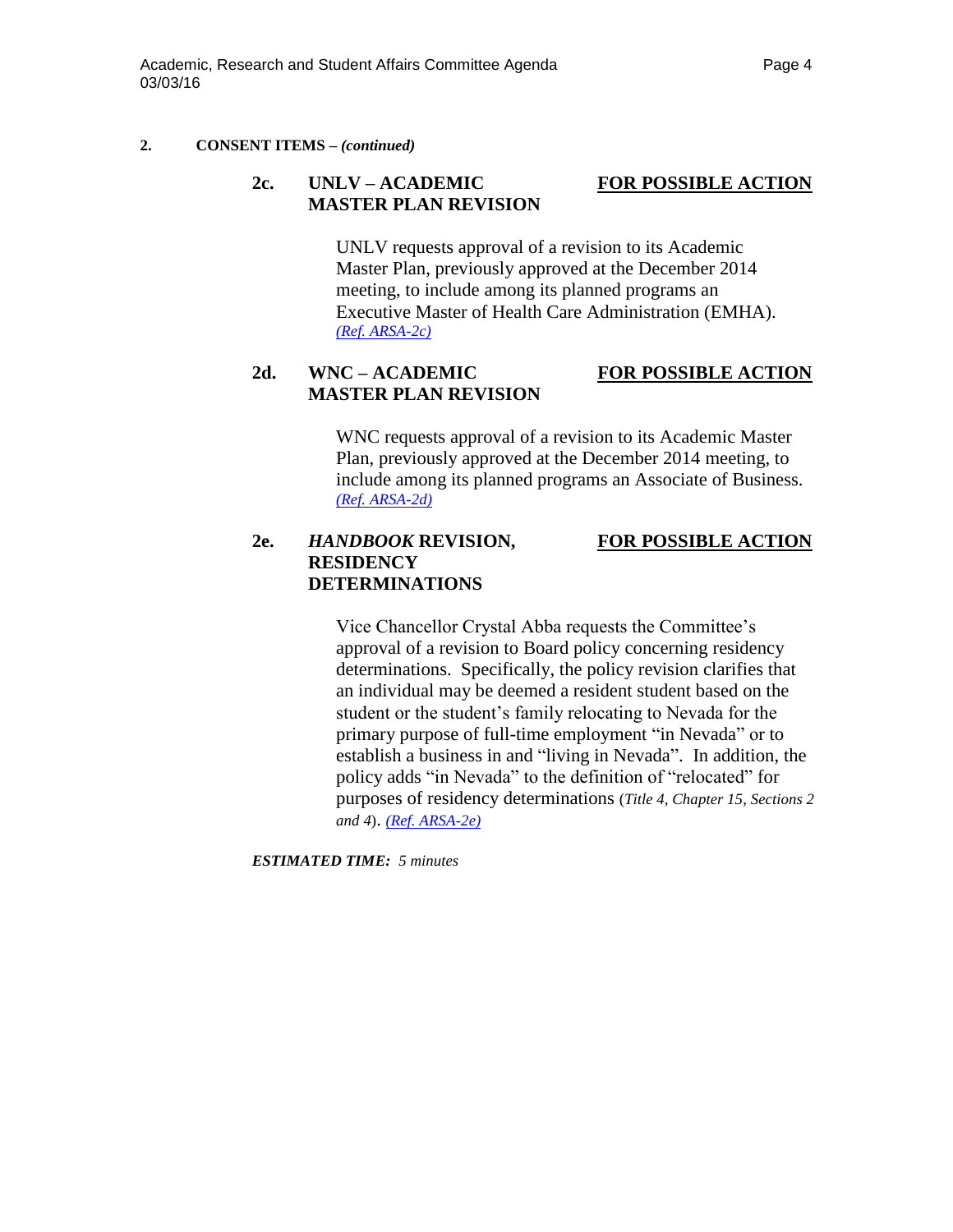### **3. TMCC – NEW ORGANIZATIONAL UNIT, FOR POSSIBLE ACTION CENTER FOR APPLIED LOGISTICS MANAGEMENT**

TMCC requests approval of a new Center for Applied Logistics Management (CALM) that will bridge the academic and professional realms of logistics. The Center will provide a location for parties to collaborate and respond to government and industry stakeholders' need for the creation and dissemination of practical, cutting-edge, interdisciplinary knowledge and technologies to advance logistics, trade, transportation and warehousing/distribution, as well as to foster economic development. *[\(Ref. ARSA-3\)](http://system.nevada.edu/tasks/sites/Nshe/assets/File/BoardOfRegents/Agendas/2016/mar-mtgs/arsa-refs/ARSA-3.pdf)*

*ESTIMATED TIME: 5 minutes*

# **4. WNC – NEW DEGREE, FOR POSSIBLE ACTION ASSOCIATE OF BUSINESS**

WNC requests approval of an Associate of Business degree. This program will give students an opportunity to obtain a degree that will transfer directly to a four year institution and will complement the existing Associate of Applied Science in Business. *[\(Ref. ARSA-4\)](http://system.nevada.edu/tasks/sites/Nshe/assets/File/BoardOfRegents/Agendas/2016/mar-mtgs/arsa-refs/ARSA-4.pdf)*

*ESTIMATED TIME: 5 mins.*

## **5. GBC – NEW PROGRAM, FOR POSSIBLE ACTION BA IN SOCIAL SCIENCE**

GBC requests approval of a new Bachelor of Arts degree in Social Science. The degree offers students with a completed Associate of Arts degree an opportunity to pursue a more recognizable baccalaureate degree in social science at GBC. The program has social science disciplines of Anthropology, History, Political Science and Psychology at its core and will provide students with vital skills and expertise in critical analysis and communication. Further, the program will prepare students for a variety of careers and post-graduate programs. *[\(Ref. ARSA-5\)](http://system.nevada.edu/tasks/sites/Nshe/assets/File/BoardOfRegents/Agendas/2016/mar-mtgs/arsa-refs/ARSA-5.pdf)*

*ESTIMATED TIME: 5 mins.*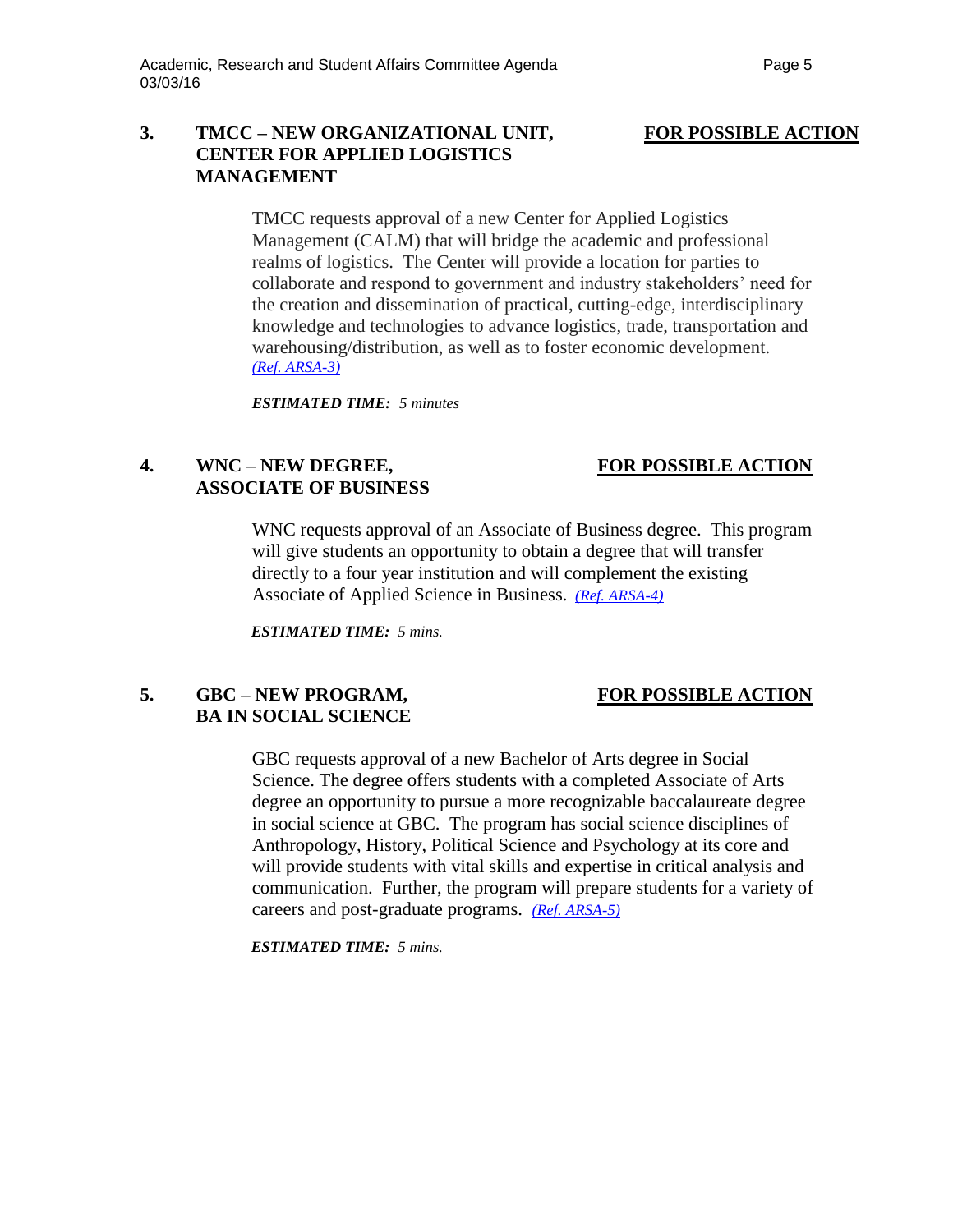# **6. GBC – NEW PROGRAM, FOR POSSIBLE ACTION BA IN NATURAL RESOURCES**

GBC requests approval of a new Bachelor of Arts degree in Natural Resources. The new degree is designed to build on completed Associate of Science or Associate of Arts degrees with appropriate lower division prerequisites from any regionally accredited institution of higher education. Completion of this program will provide graduates with opportunities for employment in a wide range of job types in land management and environmental consulting, and as biological technicians and laboratory technicians. The degree will also function as a gateway into graduate school in resource-related disciplines. *[\(Ref. ARSA-6\)](http://system.nevada.edu/tasks/sites/Nshe/assets/File/BoardOfRegents/Agendas/2016/mar-mtgs/arsa-refs/ARSA-6.pdf)*

*ESTIMATED TIME: 5 mins.*

# **7. UNR – NEW PROGRAM, FOR POSSIBLE ACTION BS IN BIOMEDICAL ENGINEERING**

UNR requests approval of a new Bachelor of Science degree in Biomedical Engineering. The curriculum for the degree provides students with an interdisciplinary education that includes a strong background in math, science and electrical engineering. The program provides students with a firm foundation in electrical engineering fundamentals while teaching them how these principles are applied in biomedical engineering. *[\(Ref. ARSA-7\)](http://system.nevada.edu/tasks/sites/Nshe/assets/File/BoardOfRegents/Agendas/2016/mar-mtgs/arsa-refs/ARSA-7.pdf)*

*ESTIMATED TIME: 5 mins.*

## **8. UNLV – NEW PROGRAM, FOR POSSIBLE ACTION EXECUTIVE MASTER OF HEALTH CARE ADMINISTRATION**

## UNLV requests approval of a new Executive Master of Health Care Administration (EMHA) in the School of Community Health Sciences. The degree is designed for people with a minimum of three years of experience in administrative or managerial health care positions, five years of professional experience or health care professionals with terminal degrees in health care. Because of their work experience the number of credits required for this degree will be fewer in comparison to the current Master of Health Care Administration (MHA) offered by the department. Accelerated or reduced credit programs are the norm for most executive degree programs. This program allows full-time health care professionals the opportunity to take courses in an online setting and better meet the commitments required by their profession while completing their degree sooner. *[\(Ref. ARSA-8\)](http://system.nevada.edu/tasks/sites/Nshe/assets/File/BoardOfRegents/Agendas/2016/mar-mtgs/arsa-refs/ARSA-8.pdf)*

*ESTIMATED TIME: 5 mins.*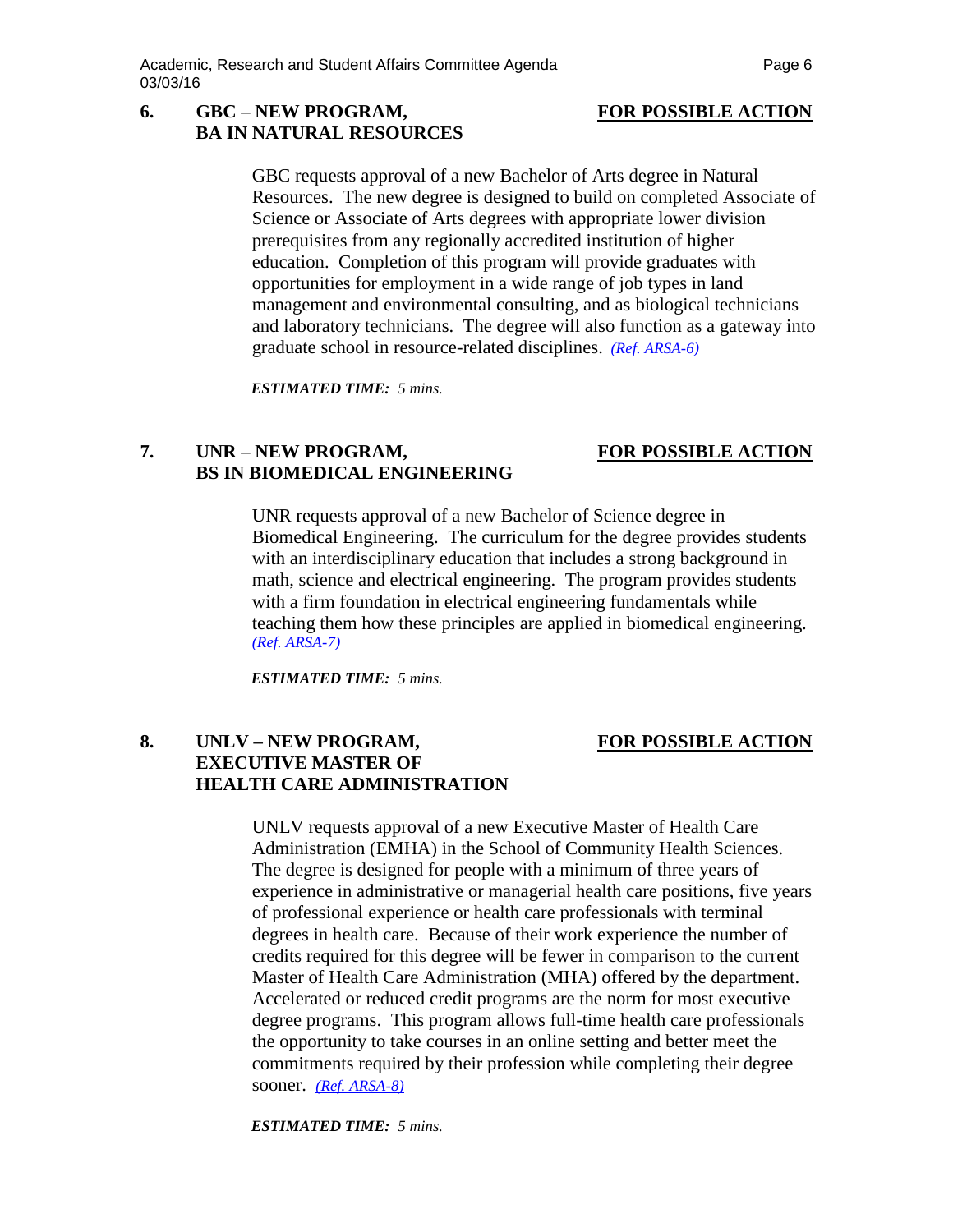# **9. ENSURING QUALITY PROGRAMS FOR POSSIBLE ACTION WITHIN NSHE INSTITUTIONS AND** *HANDBOOK* **REVISION, EXISTING PROGRAM REVIEWS**

The NSHE Academic Affairs Council will present how NSHE institutions are evaluating and ensuring quality academic programs. The presentation will include information on interactions with local employers, evaluation of student success and the accreditation process as they relate to ensuring program integrity. In addition, Vice Chancellor Crystal Abba will request the Committee's approval of a revision to Board Policy concerning the annual report of the institutions' existing program reviews to require selected institutions to present more detailed information on their program reviews (*Handbook, Title 4, Chapter 14, Section 5*). *[\(Ref. ARSA-9a](http://system.nevada.edu/tasks/sites/Nshe/assets/File/BoardOfRegents/Agendas/2016/mar-mtgs/arsa-refs/ARSA-9a.pdf) and [ARSA-9b\)](http://system.nevada.edu/tasks/sites/Nshe/assets/File/BoardOfRegents/Agendas/2016/mar-mtgs/arsa-refs/ARSA-9b.pdf)*

*ESTIMATED TIME: 25 minutes*

## **10. BUILDING OUT THE STATEWIDE INFORMATION ONLY MISSION OF NSC**

NSC President Bart Patterson will present a statewide vision for NSC and an expansion of its role in providing students the opportunity to earn high-quality baccalaureate degrees at a lower cost to the state and student than at a university. This vision includes 2+2 degree pathways and 3+1 degree pathways and also builds on the mission of NSC to offer quality, affordable four-year degree programs. These efforts open the door to career success and enhanced quality of life for a diverse population of students and further support Nevada's Complete College America Goals. *[\(Ref. ARSA-10a](http://system.nevada.edu/tasks/sites/Nshe/assets/File/BoardOfRegents/Agendas/2016/mar-mtgs/arsa-refs/ARSA-10a.pdf) and [ARSA 10b\)](http://system.nevada.edu/tasks/sites/Nshe/assets/File/BoardOfRegents/Agendas/2016/mar-mtgs/arsa-refs/ARSA-10b.pdf)*

*ESTIMATED TIME: 40 minutes*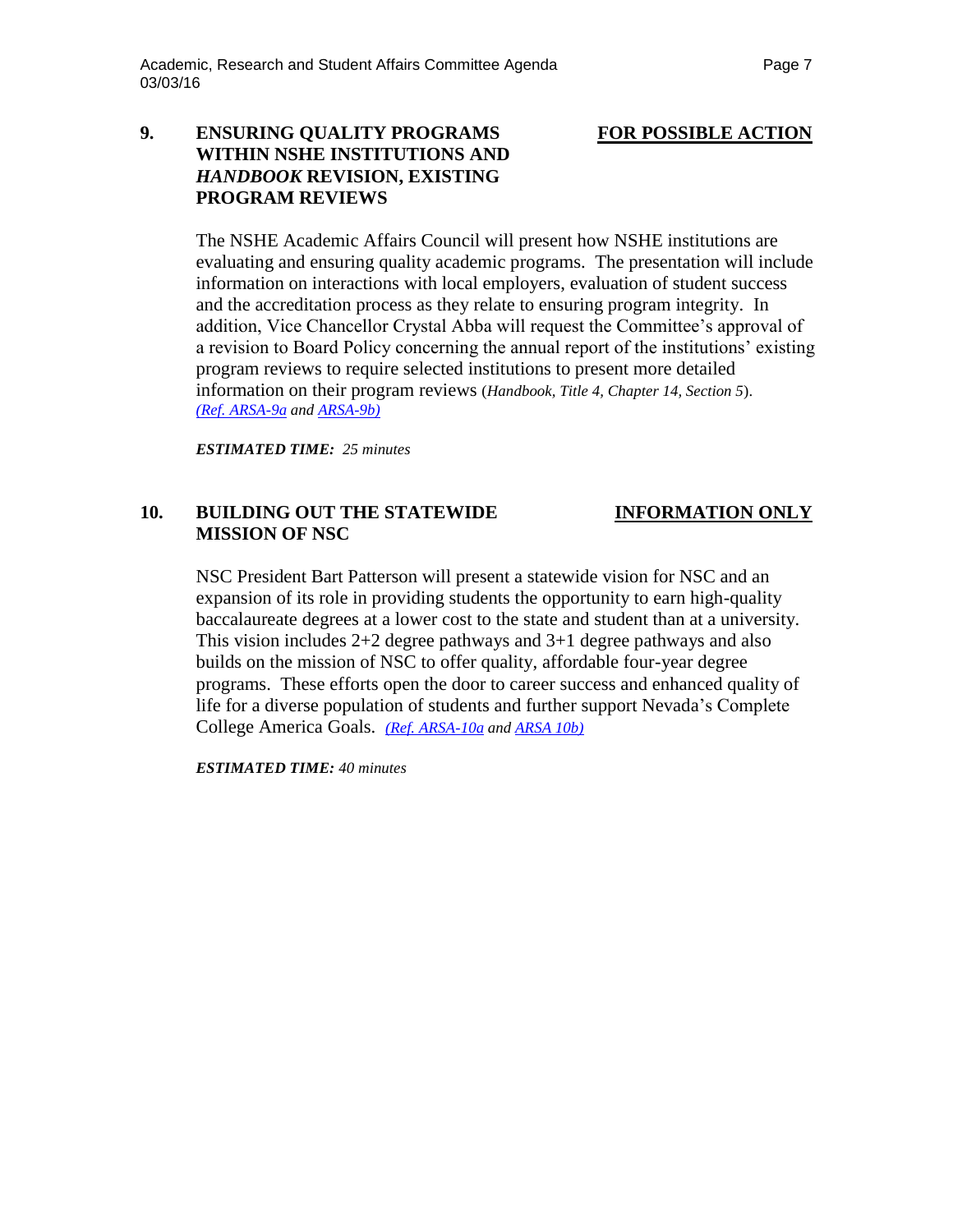# **11. REGENTS' AWARDS FOR POSSIBLE ACTION**

NSHE Board of Regents' policy calls for the Committee's approval of recommended candidates for various Regents' awards. The following individuals are nominated for 2016 Regents' awards. *[\(Ref.ARSA-11a,](http://system.nevada.edu/tasks/sites/Nshe/assets/File/BoardOfRegents/Agendas/2016/mar-mtgs/arsa-refs/ARSA-11a.pdf) [ARSA-11b,](http://system.nevada.edu/tasks/sites/Nshe/assets/File/BoardOfRegents/Agendas/2016/mar-mtgs/arsa-refs/ARSA-11b.pdf) [ARSA-11c,](http://system.nevada.edu/tasks/sites/Nshe/assets/File/BoardOfRegents/Agendas/2016/mar-mtgs/arsa-refs/ARSA-11c.pdf) [ARSA-](http://system.nevada.edu/tasks/sites/Nshe/assets/File/BoardOfRegents/Agendas/2016/mar-mtgs/arsa-refs/ARSA-11d.pdf)[11d](http://system.nevada.edu/tasks/sites/Nshe/assets/File/BoardOfRegents/Agendas/2016/mar-mtgs/arsa-refs/ARSA-11d.pdf) and [ARSA 11-e\)](http://system.nevada.edu/tasks/sites/Nshe/assets/File/BoardOfRegents/Agendas/2016/mar-mtgs/arsa-refs/ARSA-11e.pdf)*

- a. Nevada Regents' Creative Activities Award Lindsay Wilson, TMCC (Community College) Eunkang Koh, UNR (University, State College)
- b. Nevada Regents' Teaching Award Dr. Engrid Barnett, TMCC (Community College) Dr. Andrew Spivak, UNLV (University, State College and DRI)
- c. Nevada Regents' Academic Advisor Awards Dr. Natalie Brown, TMCC (Community College) Stacy Shapin, UNLV (Undergraduate) Dr. James Brusser, UNLV (Graduate)
- d. Nevada Regents' Researcher Award Dr. Lawrence Walker, UNLV
- e. Nevada Regents' Rising Researcher Award Dr. Elizabeth Hausrath, UNLV Dr. Henry Fu, UNR Dr. Adam C. Watts, DRI

*FISCAL IMPACT: \$46,000. Each recipient of the Regents' Creative Activities Award, Regents' Teaching Award, Regents' Academic Advisor Award, and Regents' Researcher Award receives an award of \$5,000. Each recipient of the Rising Research Award receives an award of \$2,000 paid by recipient's institution directly to the approved recipient. Each NSHE campus shares the costs of funding the remaining Regents' Awards with the exception of the Scholar Award (see main Board agenda) that is funded 100 percent by System Administration, and the Advisor Award that is funded 50 percent by System Administration and 50 percent by the institutions. For specific costs to the institution, see the cost sharing table in the Procedures and Guidelines Manual Chapter 8, Section 2, Subsection 6.*

*ESTIMATED TIME: 5 minutes*

# **12. NEW BUSINESS INFORMATION ONLY**

Items for consideration at future meetings may be suggested. Any discussion of an item under "New Business" is limited to description and clarification of the subject matter of the item, which may include the reasons for the request.

### *ESTIMATED TIME: 5 mins.*